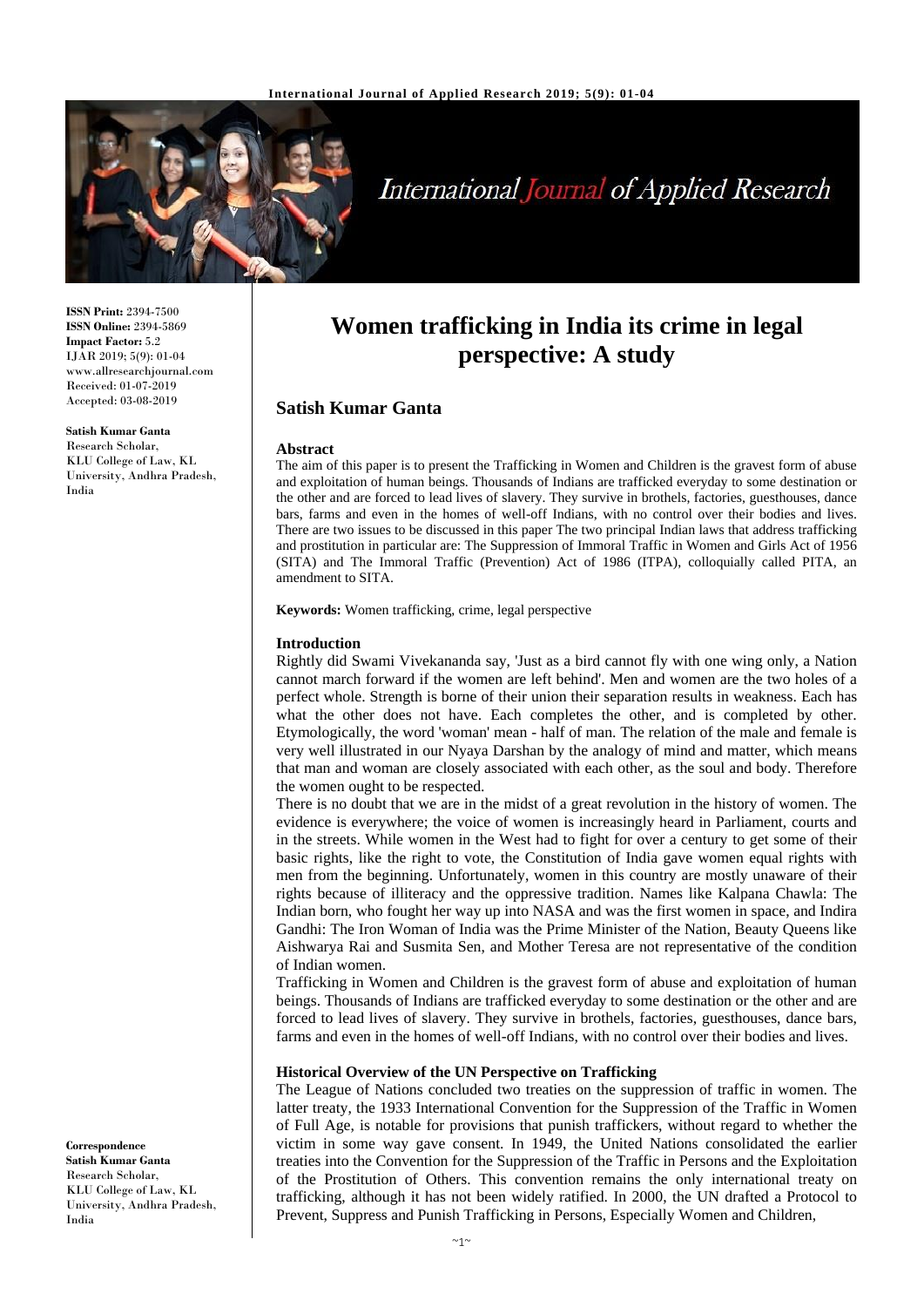discussed below, which largely supplants the earlier treaty. The Trafficking Protocol elaborates the UN Convention Against Transnational Organized Crime, viewing trafficking in women in the larger context of transnational organized crime activities, such money laundering, corruption, trafficking in firearms and the smuggling of migrants.

The 1949 Convention for the Suppression of the Traffic in Persons and the Exploitation of the Prostitution of Others is problematic for a number of reasons. First, the convention does not define trafficking, but equates trafficking with the exploitation of prostitution. Trafficking in women can take many forms, for commercial sex work and also as forced labor, as domestic servants and as "mail-order brides." The difficulties in connecting trafficking and commercial sex work are discussed in the Explore the Issue section of Trafficking.

Second, the treaty reflects a prohibitionist stance toward prostitution, in which the acts associated with prostitution are criminalized, but not prostitution itself. Thus, the Convention defers to national law and does not prohibit the prosecution of commercial sex workers themselves.

The Convention does not take a human rights approach. It does not regard women as independent actors endowed with rights and reason; rather, the Convention views them as vulnerable beings in need of protection from the "evils of prostitution". As such, the 1949 Convention does very little to protect women from and provide remedies for the human rights violations committed in the course of trafficking, thereby increasing trafficked women's marginalization and vulnerability to human rights violations. Further, by confining the definition of trafficking to trafficking for prostitution, the 1949 Convention excludes vast numbers of women from its protection. Documentation shows that trafficking is undertaken for a myriad of purposes, including but not limited to prostitution or other sex work, domestic, manual or industrial labor, and marriage, adoptive or other intimate relationships.

The 1949 Convention sets forth obligations to State parties to take and encourage "health, social, economic and other related services, measures for the prevention of prostitution and for the rehabilitation and social adjustment of the victims of prostitution" but does not addresses the underlying factors that contribute to trafficking, such as women's lower economic status, demand for women's sexual services, organized crime and internal conflict. Finally, the 1949 Convention contains provisions for the repatriation of trafficking victims but also anticipates that trafficking victims may be deported in accordance with national law. Deportation is a measure that does not take into account the risk of returning a woman to her country of origin and does not consider possible hardship inherent in the situation she was originally seeking to leave.

While a number of UN declarations and conference reports on the broad issue of women's human rights made mention of the issue of trafficking in women, the UN legal framework for describing the phenomenon of trafficking in women changed little before the early 1990's.

The Indian Constitution specifically bans the traffic in persons. Article 23, in the Fundamental Rights section of the constitution, prohibits "traffic in human beings and other similar forms of forced labor". Though there is no concrete definition of trafficking, it could be said that trafficking necessarily involves movement /transportation, of a person by means of coercion or deceit, and consequent exploitation leading to commercialization. The abusers, including the traffickers, the recruiters, the transporters, the sellers, the buyers, the end-users etc., exploit the vulnerability of the trafficked person. Trafficking shows phenomenal increase with globalization. Increasing profit with little or no risk, organized activities, low priority in law enforcement etc., aggravate the situation. The income generated by trafficking is comparable to the money generated through trafficking in arms and drugs.

Trafficking in human beings take place for the purpose of exploitation which in general could be categorized as (a) Sex -based and (b) Non-Sex-based. The former category includes trafficking for prostitution, Commercial sexual abuse, Pedophilia, Pornography, Cyber-sex, and different types of disguised sexual exploitation that take place in some of the massage parlors, beauty parlors, bars, and other manifestations like call girl racket, friends clubs, etc. Non sex based trafficking could be for different types of servitude, like domestic labor, industrial labor, adoption, organ transplant, camel racing marriage related rackets etc. But the growing traffic in women is principally for the purpose of prostitution. Prostitution is an international problem which can be found in both developing and industrialized nations. Unfortunately, society remains tolerant of this abominable crime against women. There are ways of getting women into prostitution that are common to many countries; then there are particular methods unique to a country. Probably the three most common methods are false employment promises, false marriages and kidnapping. But what makes women and girls vulnerable are economic distress, desertion by their spouses, sexually exploitative social customs and family traditions.

In a recent survey in India, prostituted women cited the following reasons for their remaining in the trade, reasons that have been echoed in all concerned countries. In descending order of significance, they are: poverty and unemployment; lack of proper reintegration services, lack of options; stigma and adverse social attitudes; family expectations and pressure; resignation and acclimatization to the lifestyle.

The two principal Indian laws that address trafficking and prostitution in particular are:

- 1. The Suppression of Immoral Traffic in Women and Girls Act of 1956 (SITA) and
- 2. The Immoral Traffic (Prevention) Act of 1986 (ITPA), colloquially called PITA, an amendment to SITA.

`Neither law prohibits prostitution per se, but both forbid commercialized vice and soliciting. Aside from lack of enforcement, SITA is problematic in several ways. One of its drawbacks is that the prescribed penalties discriminate on the basis of sex: a prostitute, defined under SITA as always a woman, who is arrested for soliciting under SITA could be imprisoned for up to a year, but a pimp faces only three months. SITA allowed prosecution of persons other than the prostitutes only if the persons involved "knowingly" or "willingly" made women engage in prostitution. Accordingly, pimps, brothel owners, madams, and procurers could feign ignorance of prostitution and escape punishment. The client, moreover, was not viewed as an offender and could not be sanctioned under SITA. Finally, SITA only addressed street prostitution; prostitution behind closed doors was left alone -- a loophole that actually promoted the establishment of brothels.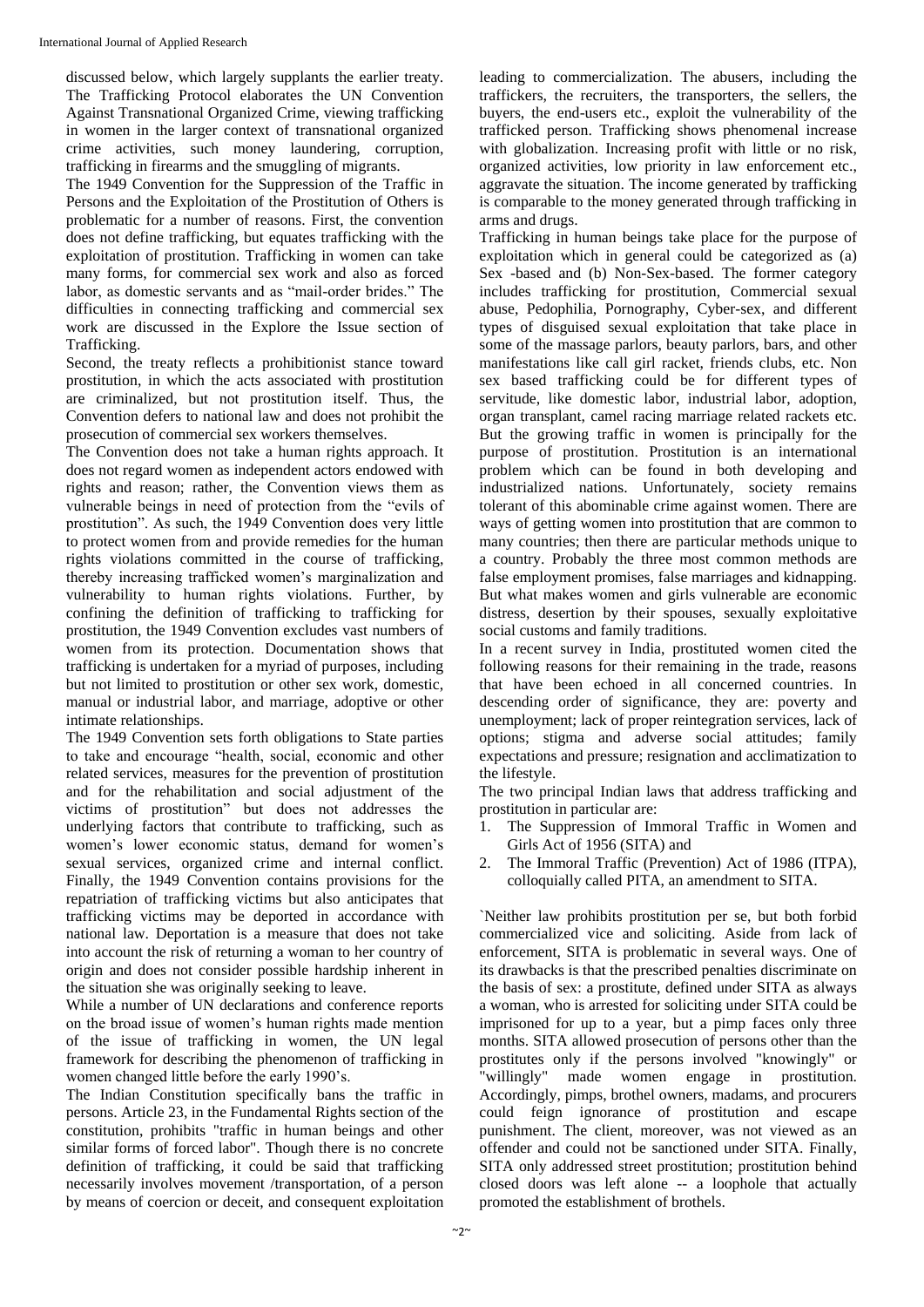SITA, a penal law, was passed in 1956 and enforced in 1958 as a consequence of India's signing the Trafficking Convention, rather than as a result of any mass social welfare movement. SITA did not seek the "abolition of prostitutes and prostitution as such and to make it per se a criminal offence or punish a person one prostitutes oneself." Its stated goal was "to inhibit or abolish commercialized vice, namely the traffic in persons for the purpose of prostitution as an organized means of living." Prostitution was defined as the act of a female who offers her body for promiscuous sexual intercourse for hire. Accordingly, the engagement by a woman in individual, voluntary, and independent prostitution was not an offense.

The law permitted penalization of a woman found to be engaged in prostitution under certain conditions. For example, Section 7(1) penalized a woman found engaged in prostitution in or near a public place. Section 8(b) did the same for a woman found seducing or soliciting for purposes of prostitution. The law also permitted a magistrate to order the removal of a person engaged in prostitution from any place and to punish the person upon refusal. Offenses under SITA were bailable, but a woman picked up from the street by the police usually did not have either the money or the influence to keep her out of custody or free from fines.

India is said to have adopted a tolerant approach to prostitution whereby an individual is free to carry on prostitution provided it is not an organized and a commercialized vice. However, it commits itself to opposing trafficking as enshrined in Article 23 of the Constitution which prohibits trafficking in human beings. India is also a signatory to international conventions such as the Convention on Rights of the Child (1989), Convention on Elimination of all forms of Discrimination Against Women (1979), UN Protocol to Prevent, Suppress and Punish Trafficking in Persons, especially Women and Children (2000) and the latest South Asian Association for Regional Cooperation (SAARC) Convention on Preventing and Combating Trafficking in Women and Children for Prostitution (2002).

A trafficked victim is therefore, a victim of multiplicity of crimes, and extreme form of abuse and violation of human rights. The constitution of India, under article 23 specifically prohibits trafficking in human beings. At present the legal regime to trafficking of women and children for commercial sexual exploitation includes the following.

a. Indian Penal Code 1860

b. ITPA-1956

- c. J.J. Act-2000.
- d. Special laws of various states.
- e. Rulings of Supreme Court and High Court.

Thus there exists a need for a specialized legislation in India to deal with trafficking even though the existing Indian Penal Code (IPC), 1860, deals with the offences of kidnapping, abduction, and buying and selling of minors (Sections 359-373 of IPC). The IPC is narrower in scope to deal with the wide range of activities involved in trafficking which do not neatly fit into "kidnapping" or "abduction." For example luring, coaxing individuals in vulnerable positions with false promises of better jobs, contract work as domestic workers, mail order brides, and situations where the women are sold in connivance with the parents or husband. The IPC is thus less adept in dealing with the nuances involved in organized trafficking.

In order to ensure effective implementation of the existing law there is a need for sensitization of all concerned in the criminal justice system, including judicial officers, prosecutors, medical experts, Police officers. Moreover there should be partnership with the NGOs so as to ensure law enforcement, rescue, prevention, counseling, rehabilitation, reintegration, social empowerment etc.

### **Law and Policy on Trafficking and Women's Human Rights**

The United Nations began to approach trafficking in women as a human rights violation in the early 1990's. As outlined above, prior to this time, reiterations of the need to address trafficking equated the problem with forced prostitution.

The Declaration on the Elimination of Discrimination against Women, adopted by General Assembly resolution in 1967, for example, mentions only that, "All appropriate measures, including legislation, shall be taken to combat all forms of traffic in women and exploitation of prostitution of women."

(Article 8)- The subsequent Convention on the Elimination of All Forms of Discrimination Against Women, which entered into force in 1981 and creates binding obligations for signatories, added little to the earlier 1949 Convention or Declaration on the Elimination of Discrimination Against Women, requiring State parties to "take all appropriate measures, including legislation, to suppress all forms of traffic in women and exploitation of prostitution of women." (Article 6)- The report of the Third World Conference to Review and Appraise the Achievements of the United Nations Decade for Women, which was held in Nairobi in 1985, included women victims of trafficking and involuntary prostitution as an area of special concern. At the time of the Third World Conference, trafficking discourse was still limited to the exploitation of women as prostitutes, and the UN urged State parties to the 1949 Convention to enact measures to combat trafficking for the purposes of prostitution as well as attendant crimes, such as violence and drug abuse. The UN also emphasized the need for States to assist prostitutes with reintegration, including the provision of economic opportunities, training, employment, selfemployment and health facilities for women and children.

The Convention on the Elimination of All Forms of Discrimination against Women, as mentioned above, articulates a need to combat trafficking but does not directly address violence against women generally. The Committee on the Elimination of Discrimination against Women clarified that trafficking is a form of gender-based violence when it adopted General Recommendation No. 19 in 1992, which highlights the interconnections between trafficking in women, women's lower economic status, armed conflict and violence. General Recommendation 19 explains, "Poverty and unemployment increase opportunities for trafficking in women. In addition to established forms of trafficking there are new forms of sexual exploitation, such as sex tourism, the recruitment of domestic labor from developing countries to work in developed countries and organized marriages between women from developing countries and foreign nationals. These practices are incompatible with the equal enjoyment of rights by women and with respect for their rights and dignity. They put women at special risk of violence and abuse. Wars, armed conflicts and the occupation of territories often lead to increased prostitution,